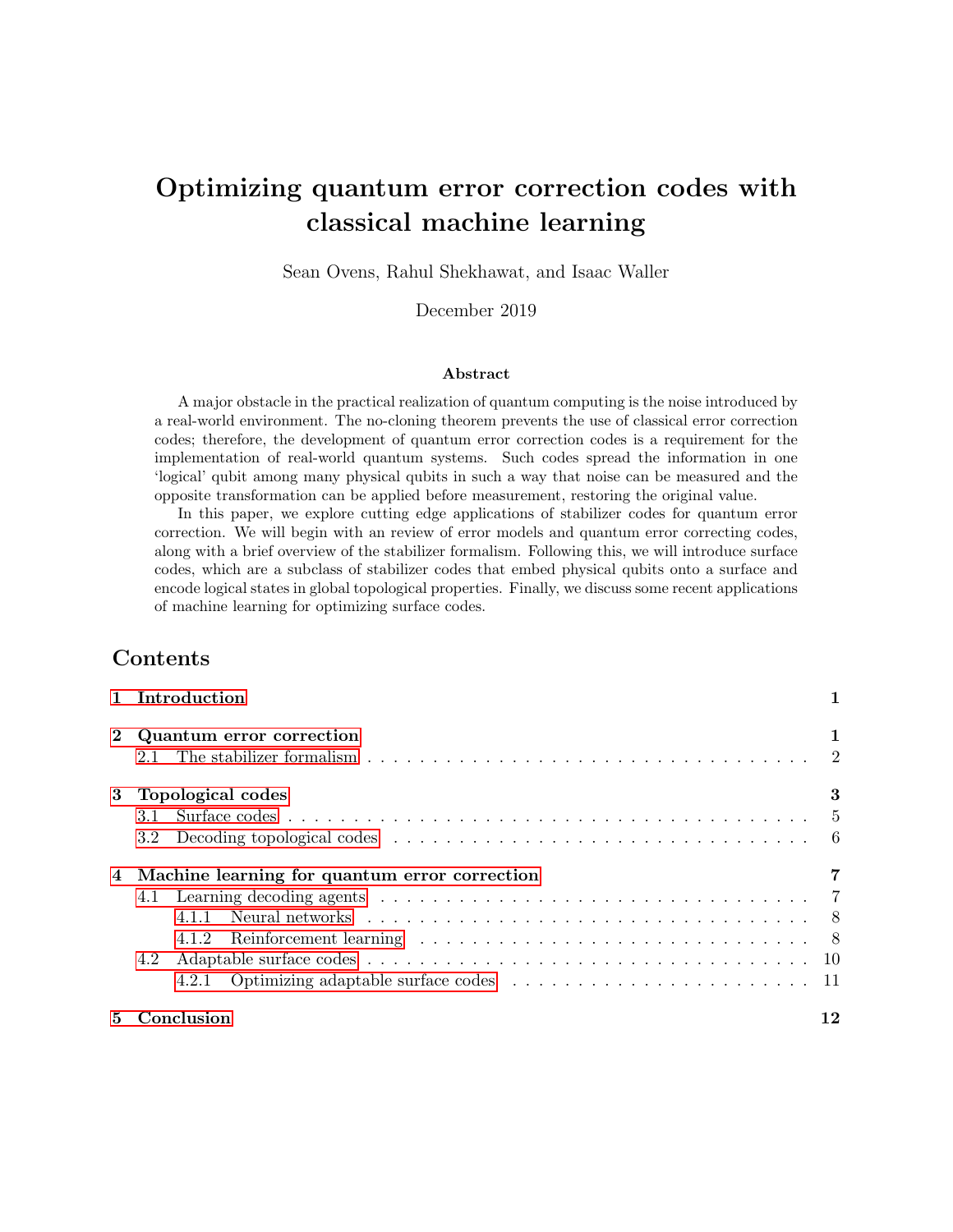## 1 Introduction

We cannot clone, perforce; instead, we split Coherence to protect it from that wrong That would destroy our valued quantum bit And make our computation take too long.

Correct a flip and phase - that will suffice. If in our code another error's bred, We simply measure it, then God plays dice, Collapsing it to X or Y or Zed.

We start with noisy seven, nine, or five And end with perfect one. To better spot Those flaws we must avoid, we first must strive To find which ones commute and which do not.

With group and eigenstate, we've learned to fix Your quantum errors with our quantum tricks.

Daniel Gottesman [9]

Noise and interference are inescapable when operating in the physical world. While this fact may be familiar to physicists, most computer scientists choose to ignore noise in their theoretical models of computing, instead opting for more elegant noise-free models. This poses issues for the translation of these abstract models into real computers. The construction of useful physical computers, both classical and quantum, is not possible without the development of safeguards that prevent noise from destroying the result of a computation. Therefore, the development of error correction mechanisms that make computation possible in the presence of noise with minimal overhead is crucial.

A number of physical systems are being explored for the implementation of quantum computing, including ions, spins in semiconductors, and superconducting circuits. However, none of these systems allow us to implement a proper computational qubit owing to their poor efficiency and susceptibility to noise. To overcome the efficiency issues with noisy qubits, we use a collection of physical qubits to build a logical qubit, which can be much more resilient than individual qubits. Quantum error correction schemes aim to encode logical information in such a way that small errors do not change the stored information.

In this paper, we survey the frontier of quantum error correction. We begin with a brief introduction to basic quantum error correction techniques along with the stabilizer formalism in Section 2. In Section 3 we motivate the use of topological codes for quantum error correction before introducing the class of surface codes. Finally, in Section 4 we describe several state-of-theart applications of machine learning for optimizing surface code implementations.

### 2 Quantum error correction

Quantum error correction is necessarily different from classical error correction due to the unique characteristics of qubits. Due to the no-cloning theorem, it is impossible to copy a qubit. Due to the nature of quantum measurement, it is impossible to observe a qubit's value without possibly destroying some of its encoded quantum information, making it impossible to simply measure all qubits and take the majority result. Finally, due to the  $2<sup>n</sup>$ -dimensional nature of *n*-dimensional quantum systems, errors can take the form of not only a 'bit flip' as in classical bitstrings, but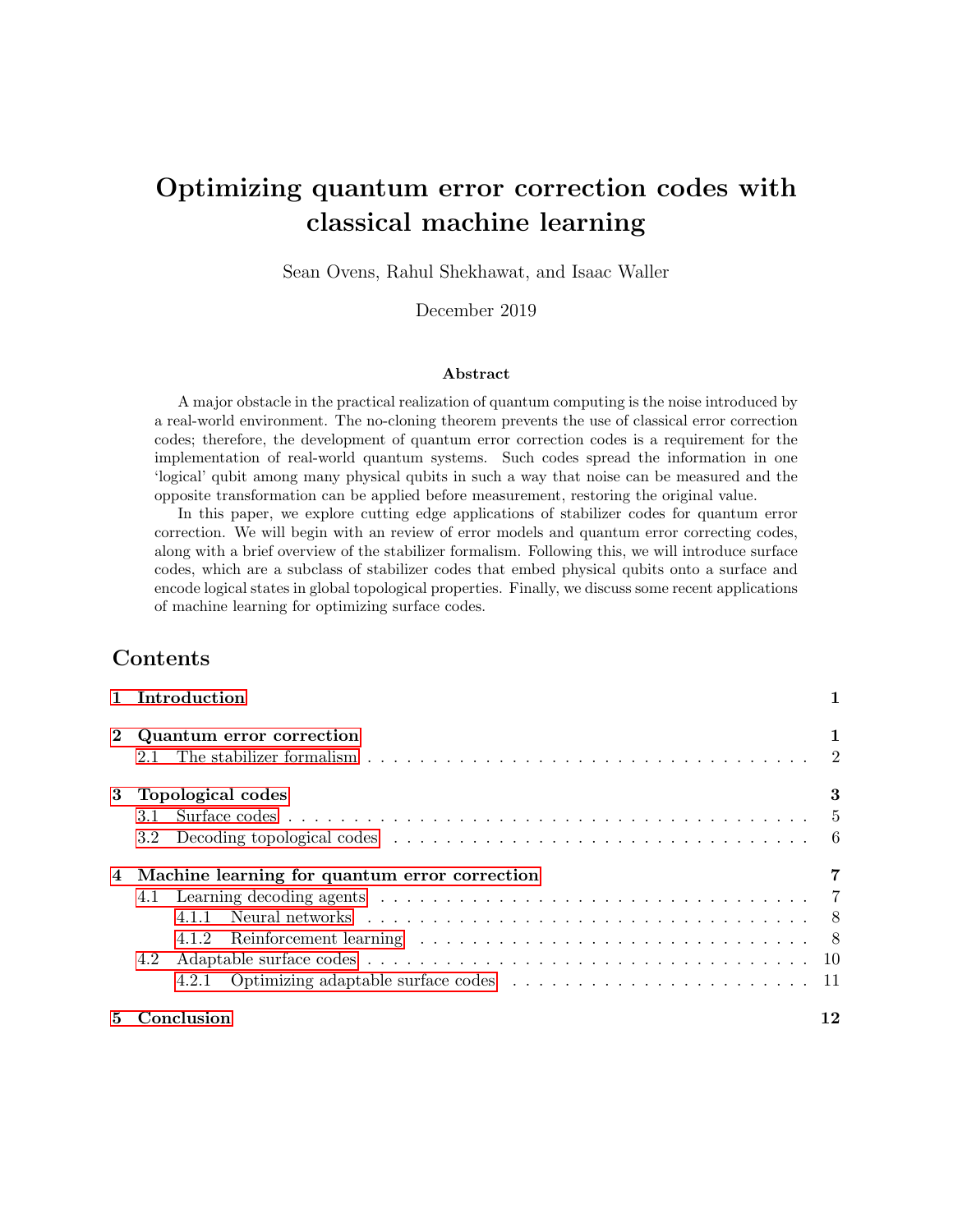any rotation in a  $2<sup>n</sup>$ -dimensional complex Hilbert space [18], meaning there is an infinite number of possible errors. Therefore, it is impossible to simply apply typical classical error correction techniques to quantum states.

However, all hope is not lost. Shor [14] made a major breakthrough in quantum error correction when they described how any arbitrary quantum error could be measured without destroying the original quantum state. Extra qubits, called syndrome qubits, can be added to the system, and then an operation can be applied such that these extra qubits represent the nature of the error that perturbed the original quantum state. When the syndrome qubit is measured, the continuous quantum error is projected onto a discrete basis. The syndrome measurement can then be used to apply a unitary operation to the original qubit that reverses the error, restoring the system to its error-free state.

Indeed, it can be shown that the ability to correct some set of quantum errors implies the ability to correct any linear combination of these errors [8]. Hence, it suffices to correct some basis of the error space. Typically, we consider the Pauli basis  $\mathcal{T}, X, Y, Zg$ . Since  $Y = iXZ$  is simply a combination of an  $X$  error and a  $Z$  error, we do not specifically address the  $Y$  error when designing a quantum error correcting scheme. Instead, we aim to correct just the Pauli X (bit flip) and Pauli Z (phase flip) errors:

$$
X = \begin{bmatrix} 0 & 1 \\ 1 & 0 \end{bmatrix} \qquad \qquad Z = \begin{bmatrix} 1 & 0 \\ 0 & 1 \end{bmatrix}
$$

Shor's 9-qubit code protects against both of errors on a single qubit, and therefore any type of single qubit error. While Shor's 9-qubit code is an important quantum error correction code, it has weaknesses which make it unsuitable for real world general purpose quantum computation. Its rate—ratio of logical to physical qubits—is fairly low, meaning that an enormous amount of physical qubits are required for even a modest number of logical qubits. Since current quantum computers have relatively few qubits, this is a major problem.

Effective codes generally have codewords that are "as different as possible". This idea is formalized with the *distance* of the code, which is the minimum *weight* of any operator that can transform some codeword into a different codeword. The *weight* of an operator is the number of qubits on which it acts nontrivially. For instance, the operator  $Z$  $I<sup>7</sup>$  Z has weight 2, since it applies the nontrivial  $Z$  operator at two locations. The 9-qubit code has distance 3 since, for example, the operator  $Z_1Z_4Z_7$  (that is, the Z operator applied to the first, fourth, and seventh qubits) can transform the logical  $\overline{0}i$  state into the logical  $\overline{1}i$  state. Shor's 9-qubit code is just one example of a larger class of quantum error correction codes called stabilizer codes.

### 2.1 The stabilizer formalism

A stabilizer code is a type of quantum error correction code where encoding and decoding circuits can be implemented entirely using the Pauli gates  $I, X, Y$ , and  $Z$ . Most notable quantum error correction codes are stabilizer codes. These codes have the useful property that every code state is 'stabilized' by the code's 'stabilizer group'. An operator U is said to *stabilize* a quantum state  $\dot{\psi}$ if  $U \dot{\psi} = \dot{\psi}$ . For example, I stabilizes all quantum states, while X stabilizes  $j+i$ :

$$
X j + i = \frac{X j0i + X j1i}{\frac{\beta}{2}} = \frac{j1i + j0i}{\frac{\beta}{2}} = j + i
$$

A stabilizer code on  $n$  physical qubits is specified by its *stabilizer group*, which is a subgroup S of the 'Pauli group'  $P_n = fI, X, Y, Zg^{-n}$ , i.e. the group of all tensor products of Pauli matrices [18]. Here we use a shorthand  $ABC...$  for the tensor product  $A \quad B \quad C \quad ...$  of Pauli matrices. Such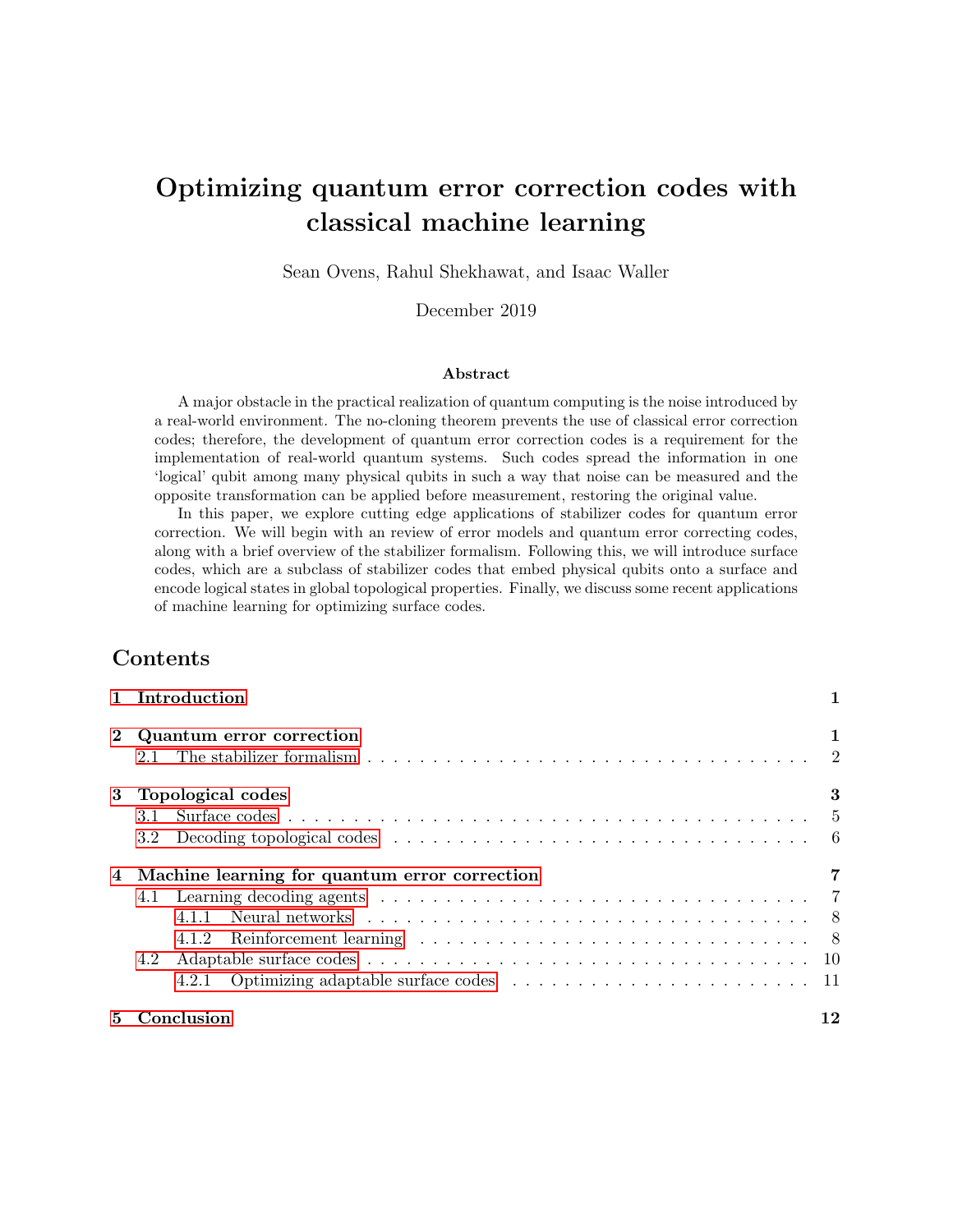

Figure 1: An example circuit to measure three stabilizers  $P_1, P_2, P_3$  without destroying the encoded quantum state. The last qubit is the syndrome qubit. [4]

a code can be compactly described by the 'generators' of  $S$ , i.e. the set of linearly independent members of  $P_n$  where each element of S can be expressed as a product of these elements.

For example, consider the simple three-qubit repetition code, where a qubit  $j\psi i = \alpha j0 + \beta j1i$ is encoded as  $\alpha/000i + \beta/111i$ . The stabilizer group of this code is  $S = fZZI, ZIZ, IZZ, IIIq$ [5]. It can easily be verified that a generator set of this group is  $fZZI, ZIZg$  because the other two Pauli matrices can be obtained as a product of these. It can also easily be verified that any member of the stabilizer group stabilizes any codeword; for example:

$$
(ZZI)(\alpha/000i + \beta/111i) = \alpha/000i + \beta(-1i) \quad (1i) \quad (1i) = \alpha/000i + \beta/111i
$$

The size of the stabilizer group is  $2^n$ , where n is the number of physical qubits. If the number of logical qubits represented by the code is  $k$  and the number of stabilizer generators is  $m$ , then  $m = n \quad k \; [4].$ 

The principle behind stabilizer codes is that 'correct' codewords will be stabilized by the generators while non-codewords (produced by an error) will not be. Of course, an error which maps from one codeword to another cannot be detected [18], but there exist many stabilizer codes which can always correct the commonly used bit flip and phase shift errors. For example, Shor's code can be represented as a stabilizer code (Figure 2). It has been proven that the smallest stabilizer code that can correct any single error is a five qubit code [10].

Error detection on a stabilizer code can be done by measuring the stabilizer generators using a circuit like the one in Figure 1. The syndrome measurements can be used to apply error correction operators to correct the qubit. Notice that there is not a one-to-one relationship between potential errors and stabilizer measurements. Given any error  $E$  and a stabilizer  $S$ , the error  $SE$  will be indistinguishable from E under the stabilizer code [4]. Thus, an algorithm is necessary to decide which error correction operator to apply for any given stabilizer measurement. In fact, the general case of decoding a stabilizer code is an NP-hard problem [12]. These algorithms are called 'decoders' and we will examine them more closely in later sections.

### 3 Topological codes

Stabilizer codes have been extended into more complex quantum error correction codes, like topological codes, which encode qubits in topology. Recall that the repetition code can be used to protect a qubit from bit-flip errors. We have already seen that the repetition code is unsuitable to correct general single-qubit errors, and in particular it is incapable of handling phase errors. For the sake of demonstration, we present one additional scenario in which the repetition code fails: consider the state  $j\psi j = \frac{1}{2}(\tilde{0}i + \tilde{1}i) = \frac{1}{2}(j000i + j111i)$  protected by the three-qubit repetition code.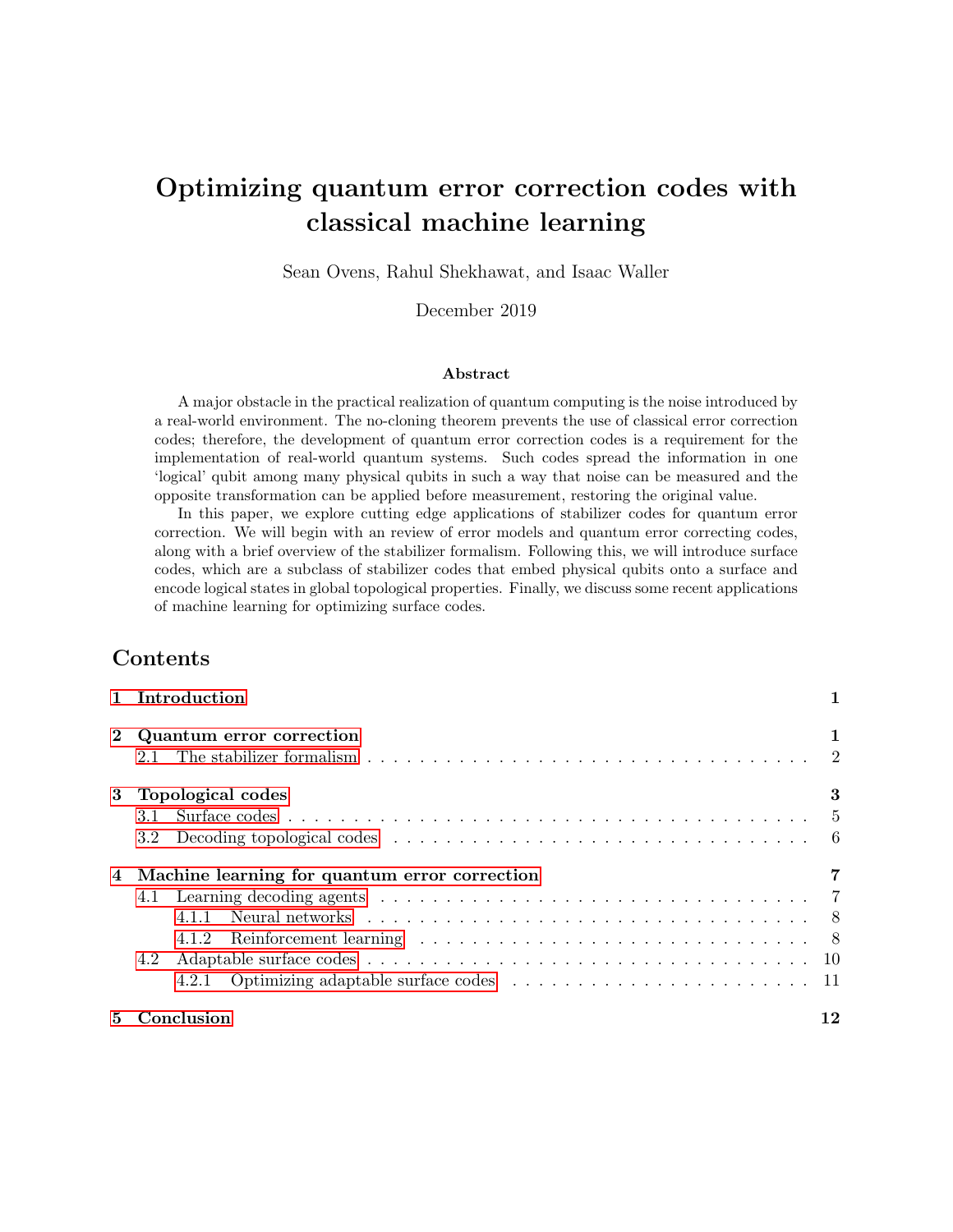|  | $\boldsymbol{X}$ |  | $X$ $I$ $I$ $I$ | X | X | $X$ ) |  |
|--|------------------|--|-----------------|---|---|-------|--|
|  |                  |  |                 |   |   |       |  |

Figure 2: The generator set for Shor's nine-qubit code in the stabilizer formalism [10]

Clearly, a projective measurement in the computational basis of any single physical qubit causes  $j\psi$  to collapse into either  $j0i = j000i$  or  $j1i = j111i$ . That is, the superposition can be destroyed by a single errant measurement (where a "measurement" could consist of a simple interaction with the environment).

In Section 2.1 we observed that Shor's nine-qubit code can be used to detect and correct an arbitrary single-qubit error. We also discovered that the distance of Shor's code is 3, meaning there exists an error operator of weight 3 that transforms a code word into a different code word. We can extend the idea of Shor's code to obtain a family of codes:

$$
\tilde{0}i = \frac{1}{2^k} \left( j0i^{-k} + j1i^{-k} \right)^{-k}
$$

$$
\tilde{1}i = \frac{1}{2^k} \left( j0i^{-k} - j1i^{-k} \right)^{-k}
$$

Naturally, the distance of such a code is k. The code uses  $k^2$  physical qubits to represent a single logical qubit, and hence its stabilizer has  $k^2$  1 generators. Notice that as k increases, the weight of the stabilizer generators associated with phase parity checking also increases. For example, the operator that determines the phase parity of the first two "bundles" of  $k$  qubits is the following:

$$
M = X_1 \quad \dots \quad X_{2k} \quad I \quad k^2 \quad 2k
$$

The weight of the operator  $M$  is  $2k$ . Therefore, the number of qubits involved in a stabilizer measurement increases as we increase the number of physical qubits in the code. This becomes an issue if our error model allows individual qubit measurements to return incorrect values with small probability; in this scenario, the probability that at least one measurement in a stabilizer generator returns an incorrect value increases with the weight of the stabilizer. Owing to the large number of qubits covered by the operator  $M$  (along with the other stabilizer generators that detect phase errors), we say that the stabilizer measurements of this family of codes are *non-local*. However, since we aim to address errors that occur locally (i.e. independently and on individual physical qubits), we would prefer to develop a local code in which the weight of every stabilizer is bounded above by a constant (relative to the code distance).

Our goal is to investigate a quantum error correcting code with the following constraints (as suggested by Wootton [17] and Bombin [2]):

(1) The logical qubit depends on global properties of the code. That is, the logical qubit can not be determined by the measurement of a single physical qubit,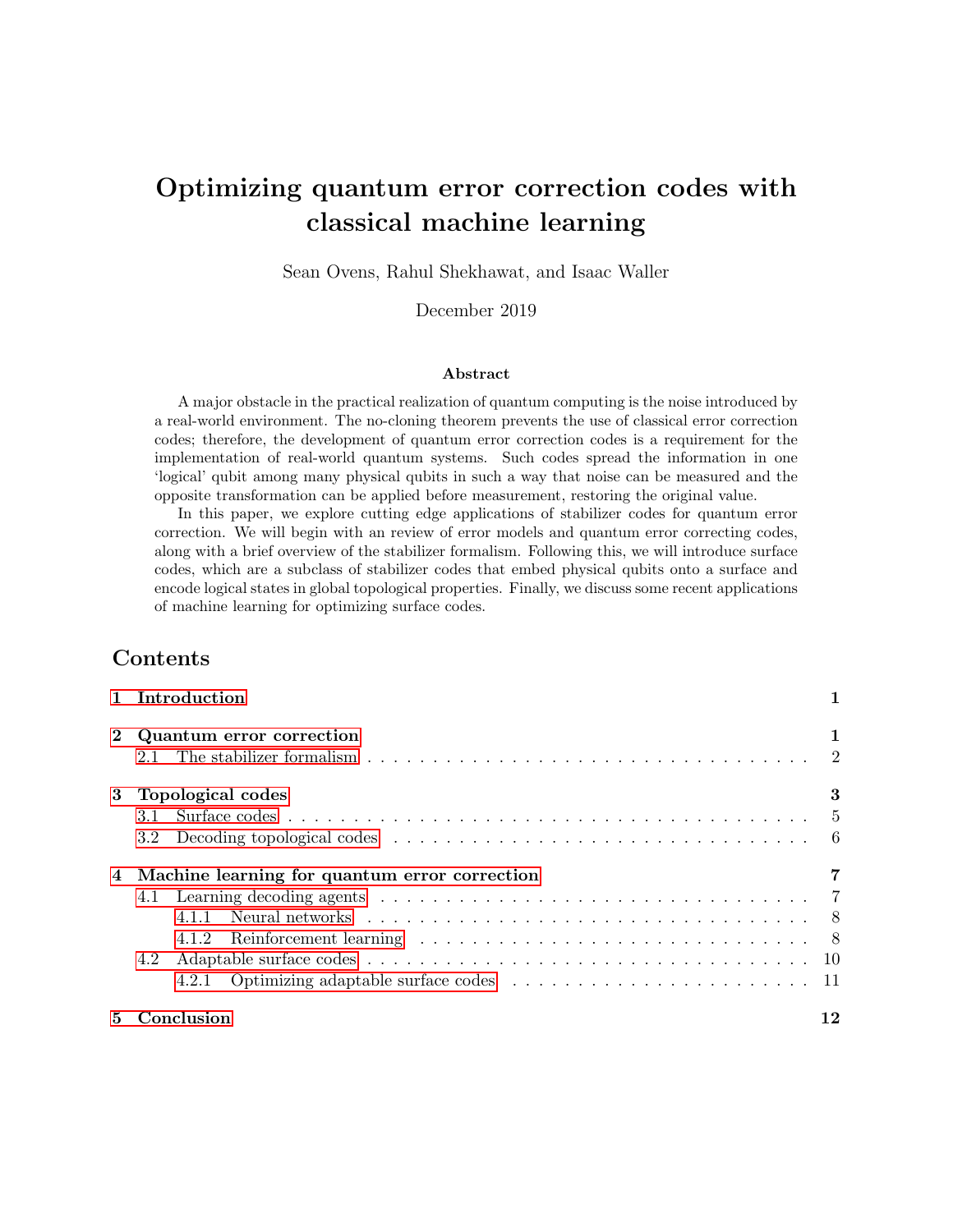

Figure 3: Implementation of a surface code [7].

- (2) the distance of the code increases with the number of physical qubits, and
- (3) the weight of a stabilizer operator is bounded above by a constant (as the number of physical qubits grows).

The use of topological codes is immediately suggested by (1). Since topological properties are inherently global, we can encode logical states in these properties. By embedding the system of qubits onto a surface, we will show how  $(2)$  and  $(3)$  can be satisfied as well. In the following section we introduce the surface code, an instructive example of a topological quantum error correcting code.

### 3.1 Surface codes

Originally defined by Kitaev [11], the toric code is a two-dimensional lattice of physical qubits which represents a pair of logical qubits. On an L L square lattice, there are  $2L^2$  edges and  $2L^2$ physical qubits, with one physical qubit on each edge. Since the links of the square lattice are drawn on a torus (equivalently, on a square with opposite edges identified), the codes are referred to as toric codes. It was later discovered that the toroidal geometry was unnecessary and planar versions (surface codes) were developed by Bravyi and Kitaev [3]. In this paper, we limit our discussion to toroidal geometry. However, the ideas discussed canbe extended to any class of surface codes. Surface codes are a subclass of stabilizer codes where information is encoded in homological degrees of freedom [2]. For surface codes, nontrivial logical operators are tensor products of Pauli operators along non-contractible paths of the torus (i.e. topologically nontrivial cycles).

Figure 3 (a) depicts an implementation of a surface code. The data qubits are white circles () and black circles ( ) represent the syndrome qubits (also referred to as measure qubits). The storing and manipulating of quantum information is done by data qubits and the syndrome qubits measure the stabilizer operators for the system. Figure 3 (b) and (c) represent the sequence of operations (geometric and quantum circuit) for measure- $Z$  qubits and measure- $X$  qubits, respectively. The stabilizer generators of the surface code are the set of Z operators that surround each plaquette (or cell) of the lattice, along with the set of  $X$  operators that surround each vertex of the lattice. These are represented by the green and yellow crosses in Figure 3, respectively. The circuits in Figure 3 (b) and (c) are the equivalent circuits for the surface code illustrated in Figure 3 (a). Running the circuit is equivalent to measuring the syndromes corresponding to that plaquette or vertex.

The codespace C is defined by the  $+1$  eigenspace of the stabilizer generators. To determine if the system is in the codespace, the stabilizers are measured repeatedly, forcing the physical qubits into some eigenstate of the stabilizer. Thus, any vector  $\dot{\psi}$  i 2 C if and only if  $S \dot{\psi}$  i =  $\dot{\psi}$  i for 8S 2 S,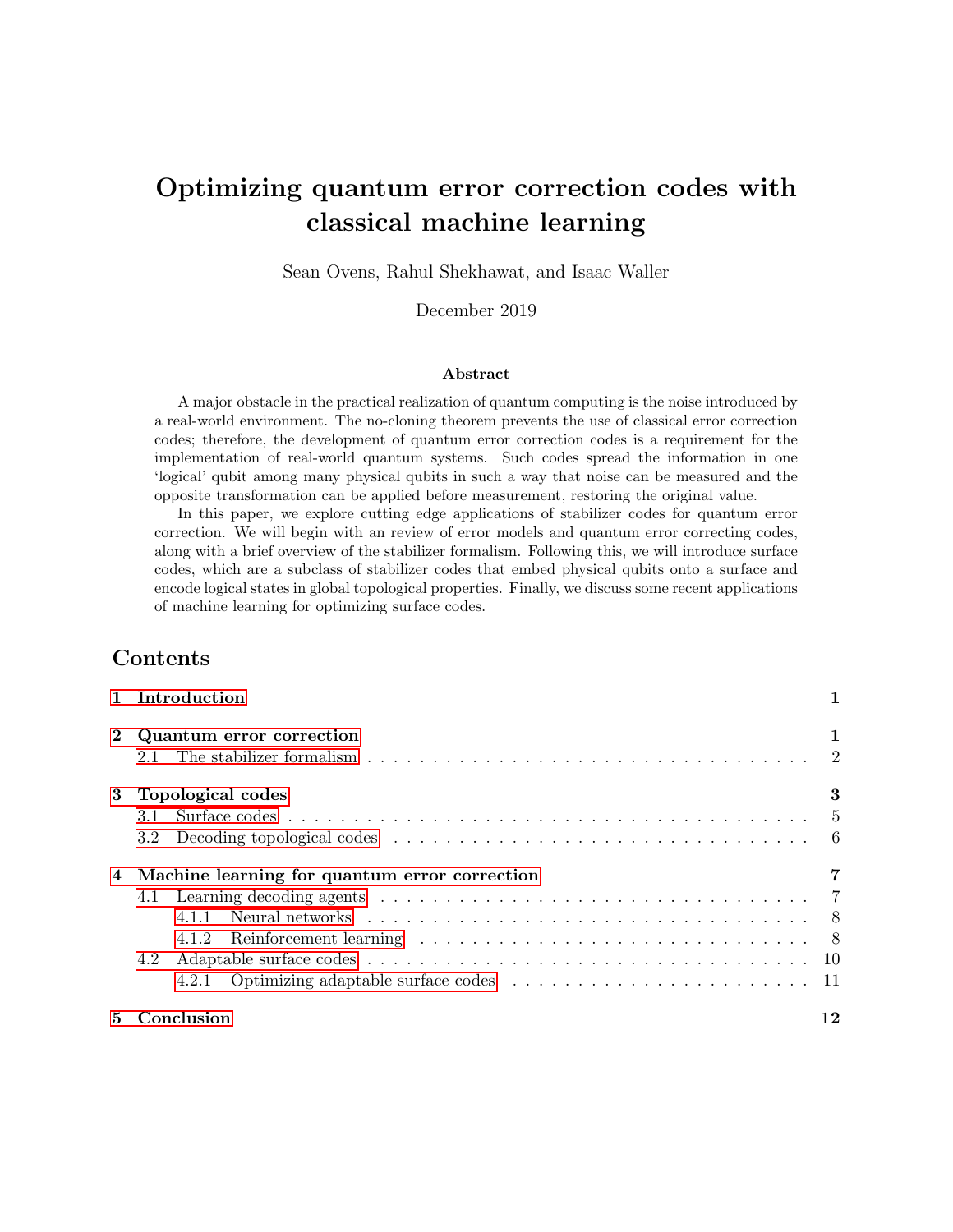where  $S$  is the stabilizer. If any of the measurements results in the outcome associated with the -1 eigenvalue of the stabilizer, then an error has occurred. Measuring each stabilizer generator allows us to isolate any affected data qubits, since an  $X$  error on a single data qubit will result in -1 outcomes on the pair of adjacent Z (i.e. plaquette) stabilizer generators. Similarly, a Z error on a single data qubit will result in  $-1$  outcomes on the pair of adjacent  $X$  (i.e. vertex) stabilizer generators.

Beyond its ease-of-analysis, the surface code offers several practical advantages. First, it is highly degenerate (that is, many code words represent the same logical qubit), and correction only needs to be performed up to homology [2]. That is, when presented with a particular syndrome, a decoder does not need to determine the exact error that produced it. Instead, a decoder only needs to decide on the most-likely homology class to which the error string belongs (though this is also a difficult problem, as we will see in Section 3.2). Second, the stabilizer generators of the surface code are all local. That is, each plaquette/vertex stabilizer acts on a constant number of spatially close qubits, regardless of the number of physical qubits in the system. However, there is a tradeoff for these advantages: a logical qubit with a reasonably high error threshold (about 1%) needs on the order of  $10^3$  to  $10^4$  physical qubits to represent it [7].

#### 3.2 Decoding topological codes

The decoding problem can be roughly stated as follows: given a syndrome of a particular state E j $\psi$ *i* indicating that some error E has occurred, decide on an operator  $E^{\theta}$  such that  $E^{\theta}E j\psi i = j\psi i$ (i.e. the operator  $E^{\ell}E$  is a member of the stabilizer). As described earlier, the syndrome of the surface code consists of the set of stabilizer measurements that return the outcome associated with their 1 eigenspace. We will henceforth refer to such measurements as *incorrect* stabilizer measurements. Any single physical qubit error in a surface code results in a pair of incorrect stabilizer measurements. More generally, any string of physical qubit errors in the underlying lattice results in a pair of incorrect stabilizer measurements at the endpoints of the string. We also note that the product of any set of stabilizer generators results in a boundary of Pauli operators. That is, any trivial cycle of Pauli operators on the surface code is a member of the stabilizer. Therefore, given the endpoints of some error string E, the decoder aims to find an error string  $E^{\ell}$ that connects the endpoints of  $E$ , resulting in a cycle. Notice that there are many possible choices for  $E^{\ell}$ . Some of these choices will result in a nontrivial cycle, the application of which amounts to a logical X or  $Z$  operation. In this circumstance, the decoder fails to correct the error  $E$ . Therefore, in order to avoid accidentally introducing a logical X or Z operation, the decoder must decide which error string  $E$  is most likely given the endpoints of  $E$ . The differences in error strings are only significant up to homology; see Figure 4 for further explanation.

Given the endpoints of some error string, the *optimal decoder* determines the probability of every equivalence class of the first homology group, and selects a correction string from the most likely class. Precisely calculating the probability of each equivalence class is extremely inefficient [4], so we cannot hope to use the optimal decoder in practice. Instead, the optimal decoder acts as a theoretical upper bound on the performance of other decoding solutions. The probability of each equivalence class depends on the chosen noise model. In the independent noise model, in which each physical qubit suffers an X error with probability  $p$  and a  $Z$  error (independently) with probability p. This model is popular in practice  $[4]$ , since it allows one to perform analysis on X and Z errors separately. The probability of a particular X (or  $Z$ ) error string of weight m in the independent noise model is  $p^m(1-p)^{n-m}$ , implying that short error strings are generally more likely. Using this idea, the decoding problem admits an efficient and deterministic approximation using the *minimum weight perfect matching* (MWPM) algorithm [6]. The *depolarizing noise model*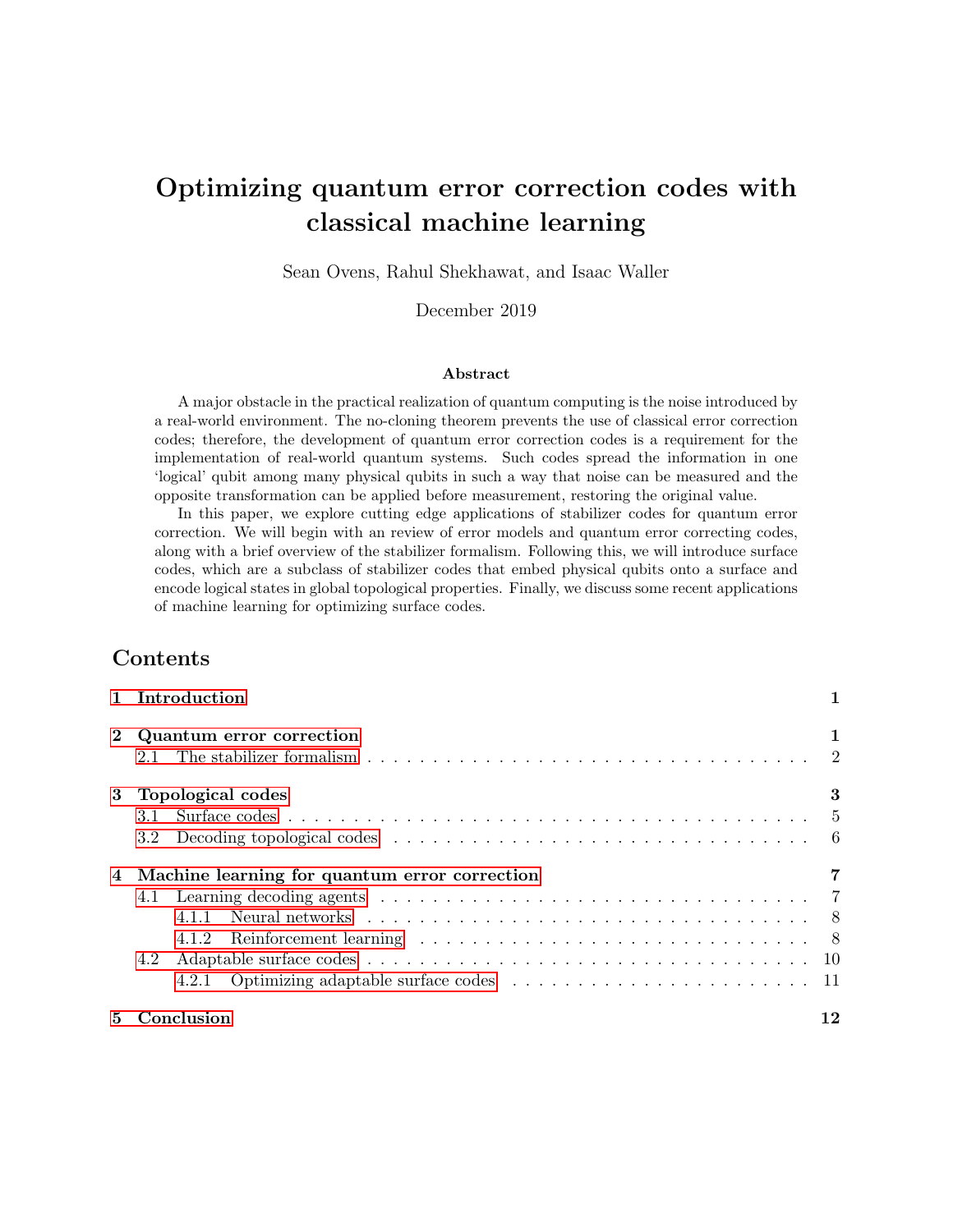

Figure 4: Suppose that the error string displayed in (a) occurs. That is, a Z error is applied to the two qubits highlighted in red. An incorrect stabilizer measurement is observed at the endpoints of this string, represented by the two red crosses in the image. If the decoder chooses to apply the error correction operator in (b) (i.e. the decoder applies  $Z$  operators to each of the qubits highlighted in green), then the resulting product of  $Z$  operators is a member of the stabilizer. Indeed, if the decoder chooses any string of correction operators that is homologically equivalent to the string depicted in (b), then the error is corrected. However, if the string of corrections in (c) is applied, then the resulting string of error operators comprises a nontrivial cycle on the surface. That is, the resulting product of Z operators is not a member of the stabilizer, and the stored logical state is corrupted.

introduces correlations between  $X$  and  $Z$  errors, and tends to be more difficult to analyze.

### 4 Machine learning for quantum error correction

While we have described the fundamentals of surface codes, we have left many important questions unanswered that would prevent us from developing an efficient and effective surface code implementation. For instance, how many physical qubits should be used in practice? What can we gain by using different lattice cellulations? How can we use objects with more homological degrees of freedom to our advantage? None of these questions has a simple answer, which is a consequence of the following unfortunate (but unsurprising) fact: the optimal set of parameters for the surface code heavily depends on the error rate and model. Each of the above questions can be difficult to answer analytically, so it seems natural to leverage machine learning to optimize surface codes for various environments. We will focus on two promising applications of machine learning for the surface code. First, we will examine decoding strategies that are facilitated by machine learning. Second, we will examine how reinforcement learning techniques can be used to optimize the structure of a surface code.

### 4.1 Learning decoding agents

As discussed in Section 3.2, decoding is not trivial. While MWPM provides a baseline, it is not an effective decoding strategy for correlated noise models. Finding efficient decoding algorithms for more complex error models is an active area of study. Machine learning can discover structure without explicit instruction, and has already produced some promising results in this field.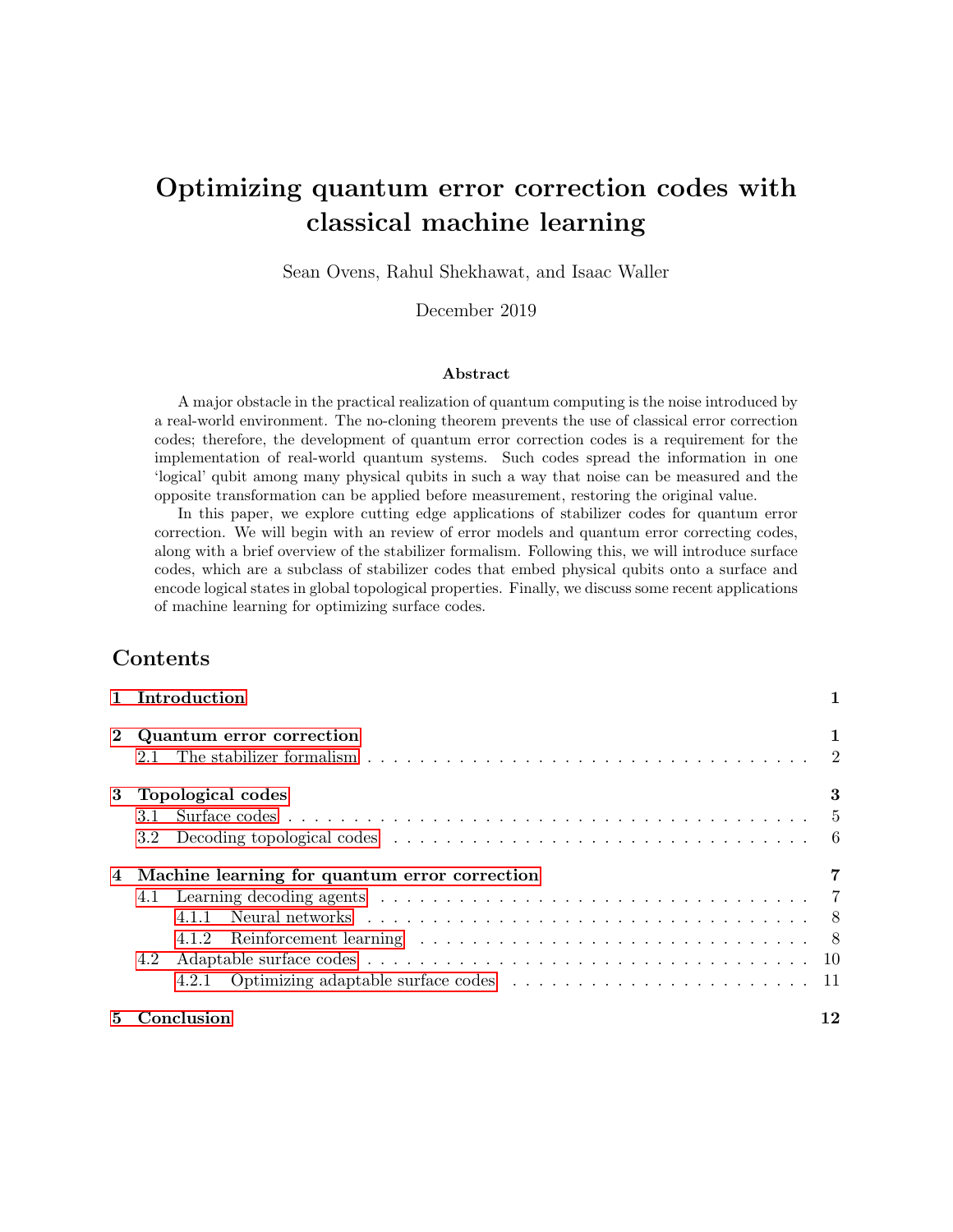

Multiple hidden layers: each neuron is connected to all neurons in the preceding and following layers (the connection weights are optimized during training)

Figure 5: Architecture of the neural network used for syndrome classification (reproduced from Krastanov et al. [12])

### 4.1.1 Neural networks

Decoding a stabilizer code can be trivially reformulated as a classification task. Syndrome measurements are the input, which must be classified as errors. An ideal decoder will classify every syndrome measurement as the physical error that produced it. Krastanov et al. [12] use a fullyconnected neural network to solve this classification task. Their network has a simple structure, with the input layer being the measured syndrome for each stabilizer operator, a small number of hidden layers, and an output layer representing the likelihoods of each type of error (see Figure 5).

The network is trained on pairs of errors and syndromes obtained by randomly generating errors and obtaining the corresponding syndrome using a quantum depolarization model, with the size and number of hidden layers determined by hyperparameter search. The trained neural network is used to decode by evaluating it forwards given a syndrome measurement as an input. The result is a vector of real numbers, which can be viewed as a probability distribution over possible errors.

Krastanov et al. test their approach on the toric code, because it has structure the neural network can take advantage of. They find that this algorithm significantly outperforms MWPM, suggesting that there exists hidden structure in the probability distribution over errors that a neural network is able to take advantage of. While Krastanov et al.'s approach is simple, it requires few explicit assumptions about the quantum computer it operates on, as the machine learning algorithm infers any structure during training—making it applicable to any stabilizer code.

### 4.1.2 Reinforcement learning

The decoding problem also admits a simple reformulation as a reinforcement learning problem [1, 13, 16]. We can imagine an agent whose goal is to preserve some logical quantum state. The agent can achieve this by applying correction operators to the physical qubits. Naturally, the agent succeeds as long as the initial logical quantum state is preserved by the physical corrections. The agent fails when it mistakenly applies a set of corrections that result in some erroneous logical operation. This simple framework offers significant flexibility (i.e. reward schemes, exploration,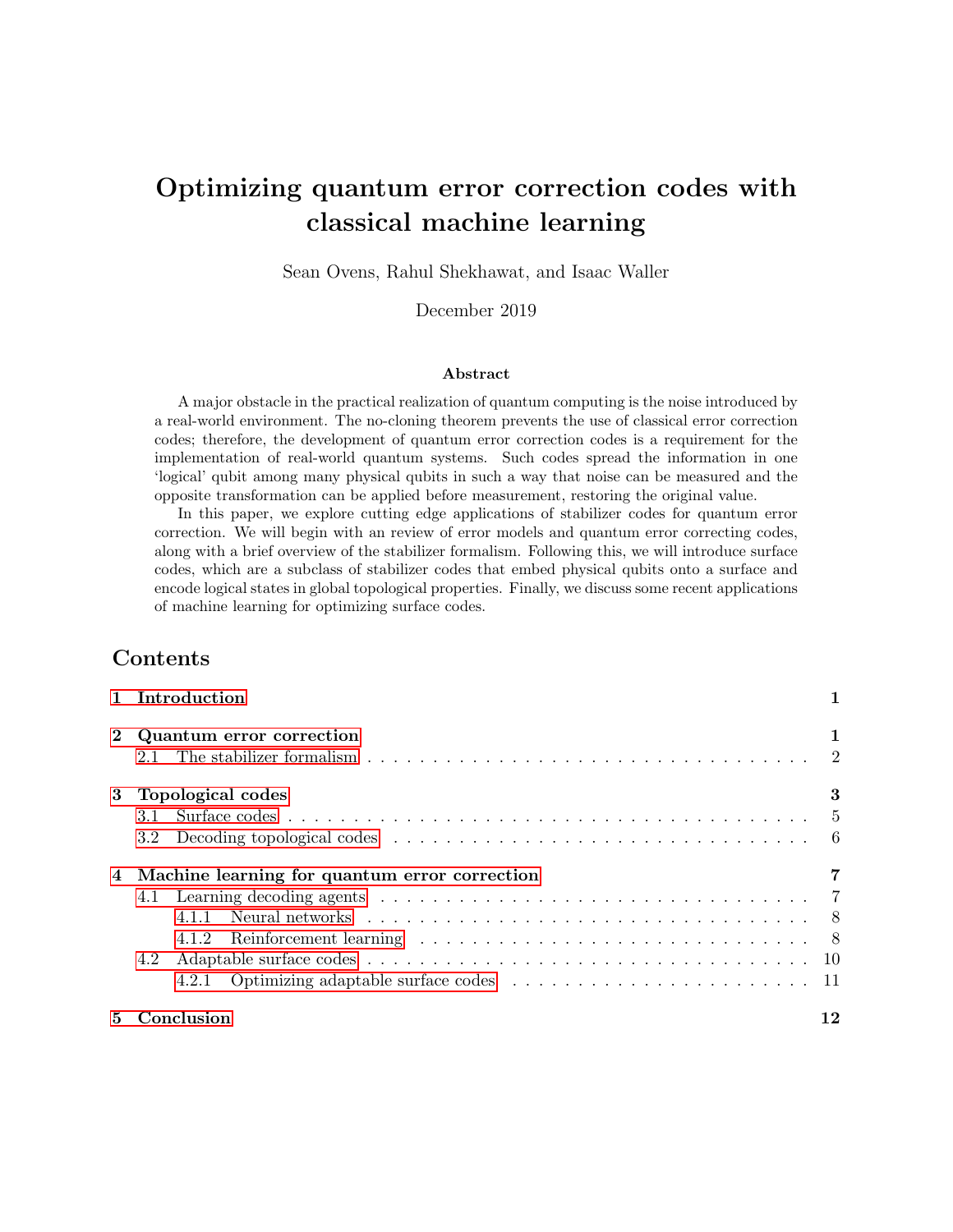and actions that can be taken by the agent are all independent of the framework), and in this section we will provide a brief overview of two recent projects in this domain.

Sweke et al. [16] describe a reinforcement learning scheme that is agnostic to the stabilizer code used, but they use a surface code as a concrete example. Formally, the authors translate the problem of achieving fault-tolerant quantum computation using a stabilizer code into a  $\eta$  *nite Markov decision process* [15], which defines a sequence of interactions between an *agent* and its environment. At each discrete time step in such a process, the agent is presented with a state (from some finite set of states) along with a finite set of actions that may be performed in that state. The agent chooses one of these actions, which results in a *reward*. Afterwards, the environment enters a new state and the agent is presented with its next available set of actions, marking the beginning of a new time step. Given an agent that follows some policy  $\pi$ , the *action-value function* (or q-function) for  $\pi$  maps state/action pairs  $(s, a)$  to the expected value generated by policy  $\pi$ given that action a is selected in state s. That is, if  $q_{\pi}(s, a)$  is the action-value function for some policy  $\pi$ , then

$$
q_{\pi}(s,a) = \mathbb{E}_{\pi}(G_t : S_t = s, A_t = a),
$$

where  $S_t$  represents the state of the environment at time t,  $A_t$  represents the action chosen by the agent at time t, and  $G_t$  is some discounted cumulative reward function. That is,  $G_t$  represents the cumulative reward obtained by policy  $\pi$  from time t, where the reward obtained at step  $i > t$  is scaled by  $\gamma^{(i-t)}$ , for some  $\gamma \geq [0, 1]$ . Effectively, the parameter  $\gamma$  encourages the agent to prioritize immediate returns when it is close to 0, and allows the agent to prioritize future rewards when it is close to 1. While the definition of the action-value function is quite natural, finding the optimal action-value function can be challenging in practice, especially if the state and actions spaces are large. To overcome this barrier, Sweke et al. [16] use a class of neural networks to estimate the optimal action-value function.

Using this basic framework for reinforcement learning, Sweke et al. [16] define a class of *decoding* agents, which can learn effective decoding schemes for the surface code. The action space for the decoding agents consists of the set of all Pauli  $X$  and  $Z$  operators on each physical qubit in the code, while the state space consists of every possible set of stabilizer measurements (i.e. every possible syndrome). The environment consists of an initial logical state, a *hidden state* that contains a list of errors that have occurred, and a referee decoder. Training of the decoding agent progresses in a sequence of episodes. An episode begins by resetting the environment (i.e. a new initial state logical state and hidden state is generated). The agent is then provided with the syndrome of the initial hidden state. Note that each stabilizer measurement also has a small possibility of returning the incorrect value, so this may not be the true syndrome of the current hidden state. Given this information, the agent decides to either

- (a) apply a Pauli correction operator to a single physical qubit, or
- (b) request a new syndrome measurement from the environment.

In case (a) the chosen Pauli operator is applied to the hidden state. If the resulting state is equal to the initial logical state, then the agent is given a reward of 1 scaled by the discount factor. Otherwise, the agent is given a reward of 0. Afterwards, the referee decoder is given the true syndrome of the hidden state; if the referee is incapable of retrieving the initial logical state from the hidden state, then the logical state has been lost and the episode ends. In case (b) a new set of errors is applied to the hidden state according to some error model, and then the agent is provided with a (possibly faulty) syndrome of the new hidden state. Since an episode ends only when the stored logical state is lost, an effective decoding agent will induce relatively long episodes. Sweke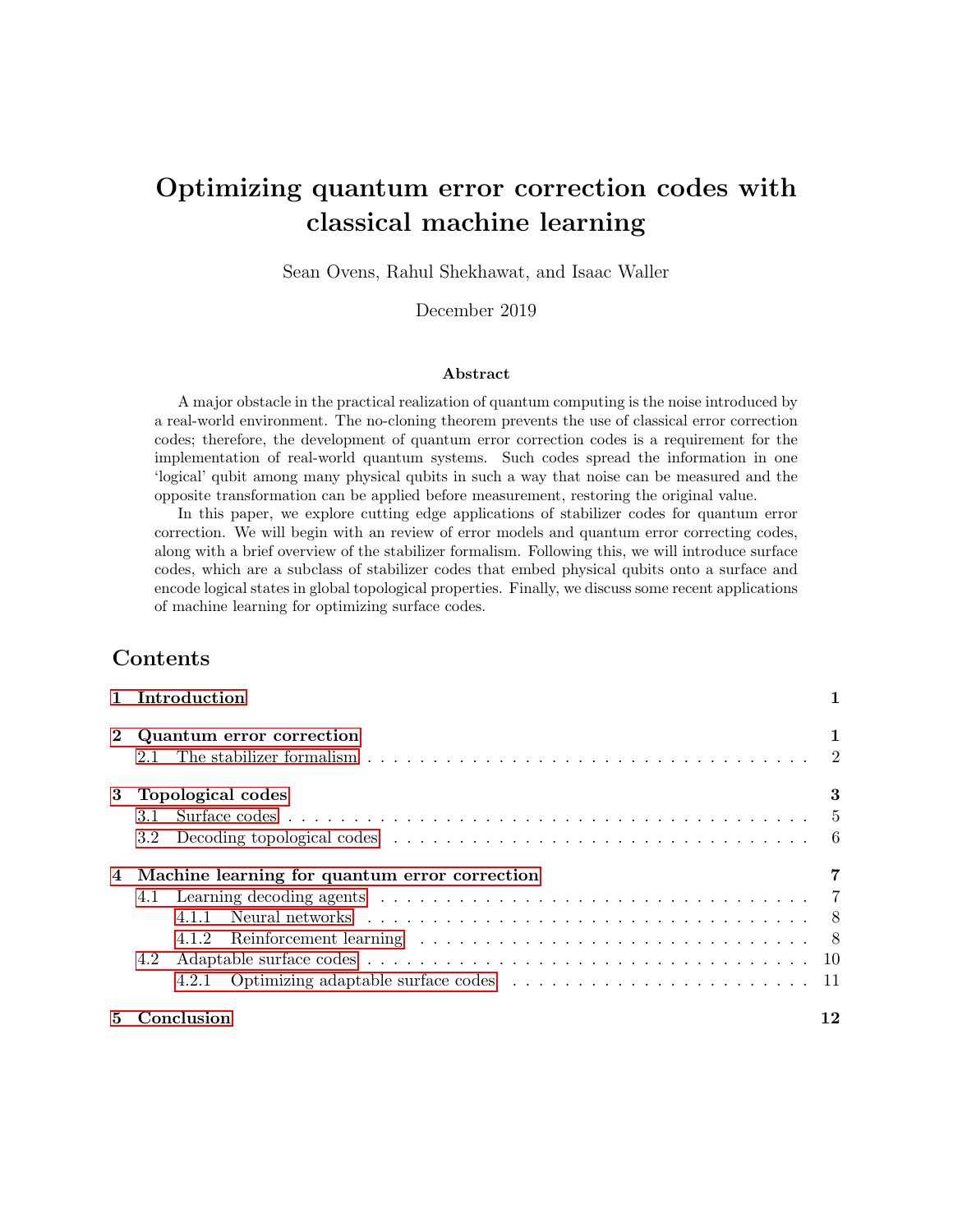

Figure 6: Illustrations of lattice adaptations. Blue dots represent data qubits, black and grey dots represent syndrome qubits.  $X$  and  $Z$ -type stabilizers are represented by lines connecting blue dots with plaquettes or vertices respectively. (a) The chosen vertices (red dots) are connected across a plaquette, which is split into two. (b) Red dots correspond to two plaquettes which are connected across a vertex. The vertex is split into two by a new edge . In both cases the number of data qubits (blue dots) is increased by one [13].

et al. [16] used their training framework to generate decoding agents that significantly extend the lifetime of logical 1-qubit states (relative to an unencoded single qubit) using the surface code. Their experiments considered not only the independent noise model, but also the depolarizing noise model. In the independent noise model (resp. depolarizing noise model), the generated decoding agents were capable of extending the lifetime of a single qubit as long as the error rate did not exceed approximately 0.13% (resp. 0.11%). Interestingly, these promising results were obtained using a surface code with a modest distance of  $d = 5$ .

#### 4.2 Adaptable surface codes

Efficiently correcting arbitrary noise is a complex optimization problem. The difficulty of this task can be attributed by the diversity of environmental noise: the noise may not be independent and identically distributed, may be highly correlated, or may be completely unknown in realistic settings. As we saw in Section 4.1, efficient decoding is central to any fault-tolerant [16] quantum computing system. However, since decoders are dependent on the underlying code structure, only a limited improvement is possible by optimizing the decoding procedure. In this section, we explore the benefits of changing the structure of the quantum memory, both before and during computation. This is achieved through reinforcement learning and adaptive surface codes.

In Section 3.1, we discussed surface codes defined on a square lattice. However, this is not a requirement; surface codes can be defined on arbitrary lattices, which can change the performance of the code. This flexibility allows us to fine-tune our surface codes for biased noise models. We refer to these codes as adaptable surface codes [13].

The basic moves depicted in Figure 6 can be implemented fault-tolerantly and map a surface code to another while changing the underlying stabilizer group [13]. These adaptations or code deformations let us edit the error correction mechanism on the fly and thus enable us to more effectively combat arbitrary noise. If the optimization procedure is performed on a real quantum computer, then we assume that the device has the capacity to perform the basic code deformations depicted in Figure 6 efficiently. Nautrup et al. claim that these deformations are designed with the constraints of a physical device in mind [13].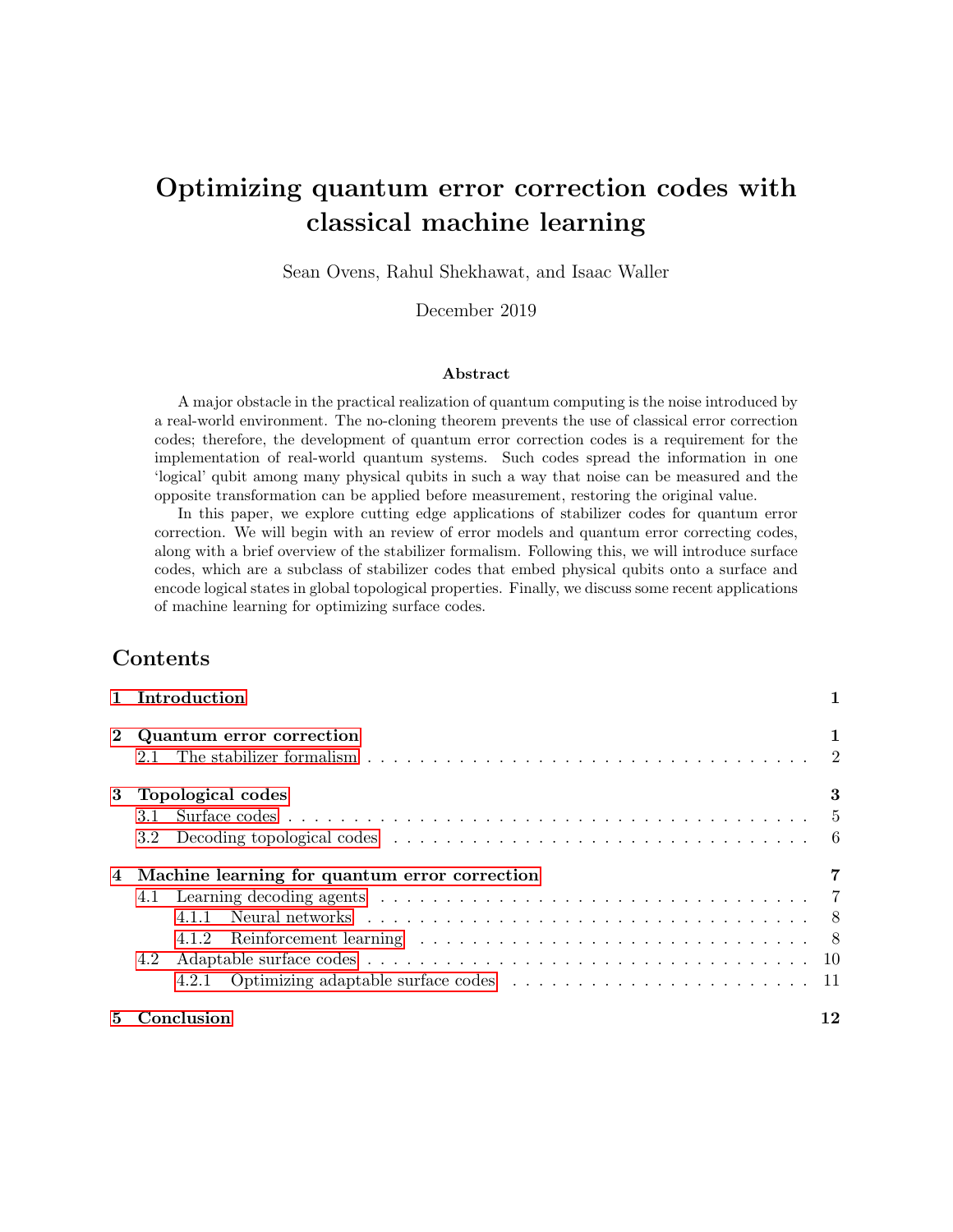

Figure 7: Illustration of a two-layered clip network of a PS agent. Surface codes are represented as percept clips in the upper layer. Code deformations are represented as actions in lower layer. Each edge has an associated weight according to its transition probability. In the illustration, given a percept  $s_2$  the agent decides to take action  $a_3$ . This results in a new surface code  $s_4$  which is added to the set of percept clips [13].

#### 4.2.1 Optimizing adaptable surface codes

In the scheme proposed by Nautrup et al.[13], a Projective Simulation (PS) reinforcement learning agent interacts with the environment and modifies the given quantum error correcting code based on feedback. First, the agent is trained in a simulated environment under various scenarios: i.i.d. error channels, correlated error channels, and changing error threshold requirements. Interestingly, it has been shown that the resulting agents have the ability to transfer their learning experience to different scenarios *(transfer learning)*. Thus, the agent does not need to be trained from scratch when its environment or threshold requirement changes. Each trial is initialized with a distance 3 surface code  $\Lambda$  consisting of 18 qubits embedded on a square lattice. The code is then subjected to an unknown Pauli noise channel which may change over time and can differ across qubits.

The core component of a PS agent is its clip network which comprises of episodic memory called *clips*. The agent receives information about the environment through activation of *percept* clip,  $s_i \nightharpoonup P$ , which is information about the current state of the code. The agent can perform certain actions as action clips,  $a_i \, 2 \, A$  and add up to 50 additional qubits to reduce the logical error rate below a threshold.

Figure 7 presents an illustrative two-layer clip network. In this network each percept,  $s_i \, 2$  $P, i \geq N^{(t)}$  (where  $N^{(t)}$  is the number of percepts available at time t) is connected to a action clip,  $s_1 \nightharpoonup A, j \nightharpoonup [1, M_i]$  ( $M_i$  is the set of actions available for a  $s_i$ ) via an edge which represents the transition probability of taking an action  $a_i$  based on percept  $s_i$ ,  $p_{ij} := p(a_i/s_i)$ . As the the agent learns, the clip network is adapted by creating new clips and updating transition probabilities. When a new percept is encountered by performing a particular action, it is added to P. The agent's goal is to use the basic code deformations depicted in Figure 6 to achieve a given target logical error threshold. If the agent is capable of reaching this threshold with no more than 50 additional qubits, it is given a reward of 1. Otherwise, the agent is given a reward of 0. After the agent is rewarded, the trial ends and the surface code is reset to  $\Lambda$ . As before, the agent's objective is to maximize its expected reward.

The fact that agents can transfer their learning experiences between environments allows us to bootstrap agents on (relatively) cheap classical simulation hardware, before using these trained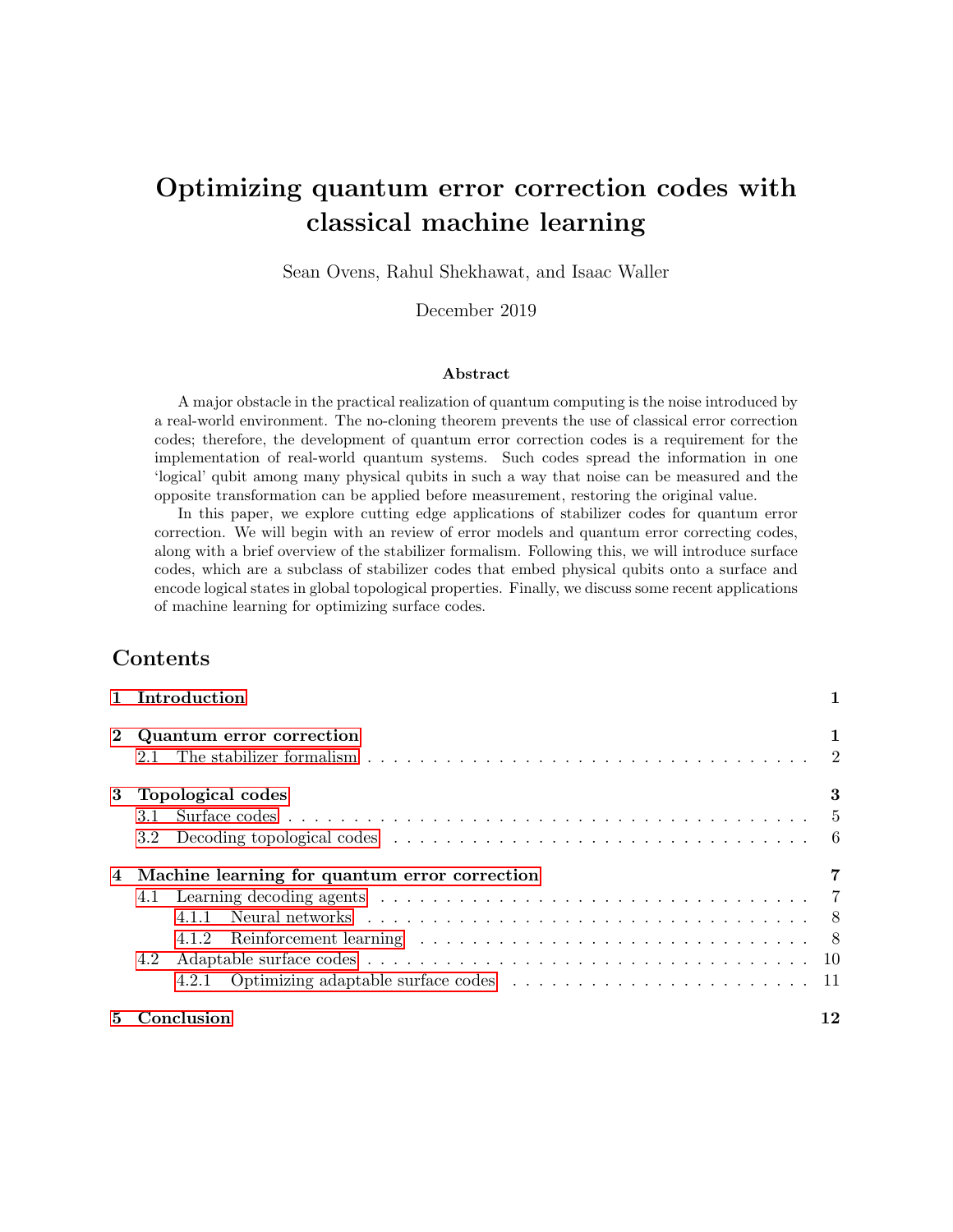agents on real quantum computers. In a new environment, by employing exploration and exploitation the agent can figure out a strategy to adapt a sub-optimal code to achieve the desired error rate. Additionally, the method makes no assumptions about the environment and the agents receive no information about the noise model. Offline classical simulations of surface code optimization are much faster and cheaper than running such an optimization procedure on a noisy small-scale quantum computer. Hence, transfer learning offers a significant performance advantage for near-term quantum computing devices.

### 5 Conclusion

Quantum error correcting codes are a fundamental step towards the realization of fault-tolerant quantum computing. It is convenient to express quantum error correcting codes in the stabilizer formalism, as stabilizer codes are relatively simple to analyze. A particularly promising subclass of stabilizer codes are the so-called surface codes, which are constructed by embedding physical qubits onto the edges of a lattice that is itself embedded onto some surface. Logical states are encoded in global topological properties of the surface. Surface codes are desirable because their stabilizers are local. That is, every stabilizer generator of a surface code acts on only a constant number of qubits, and each physical qubit is acted upon by only a constant number of generators. Decoding a surface code is nontrivial, since a syndrome only reveals the endpoints of error strings on the surface. Therefore, a decoder must decide which homology class the error belongs to, before applying a correction operator from this same class.

We investigated several applications of machine learning regarding the surface code. The decoding problem can be translated into a classification task and fed through a neural network. Krastanov et al. [12] demonstrated that neural networks are capable of effectively choosing error correction operators on the surface code, outperforming deterministic approaches in the depolarizing noise model. This approach is generalized by Sweke et al. [16], who describe a framework for generating decoding agents that extend the lifetime of logical qubit states. Finally, Nautrup et al. demonstrate a technique for optimizing the structure of the surface code itself, which could be used to improve the performance of the surface code in different error models. With the large number of parameters required to describe a particular surface code, the variety of machine learning techniques being applied to this class of codes is unsurprising. We observed how machine learning can be used to develop decoding schemes, and how it can be used to find optimal surface code structures; a natural next step would be to investigate how these approaches work in tandem.

### References

- [1] Philip Andreasson et al. "Quantum error correction for the toric code using deep reinforcement learning". In: *Quantum* 3 (Sept. 2019), p. 183. ISSN: 2521-327X. DOI: 10. 22331/q-2019-09-[02-183](https://doi.org/10.22331/q-2019-09-02-183). url: <http://dx.doi.org/10.22331/q-2019-09-02-183>.
- [2] H. Bombin. An Introduction to Topological Quantum Codes. 2013. arXiv: 1311. 0277 [quant-ph].
- [3] S. B. Bravyi and Alexei Y. Kitaev. "Quantum codes on a lattice with boundary". In: 1998.
- [4] Dan Browne. Lectures on Topological Codes and Quantum Computation. June 2014. ur.L. [https://sites.google.com/site/danbrowneucl/teaching/lectures-on-topological](https://sites.google.com/site/danbrowneucl/teaching/lectures-on-topological-codes-and-quantum-computation)[codes-and-quantum-computation](https://sites.google.com/site/danbrowneucl/teaching/lectures-on-topological-codes-and-quantum-computation).